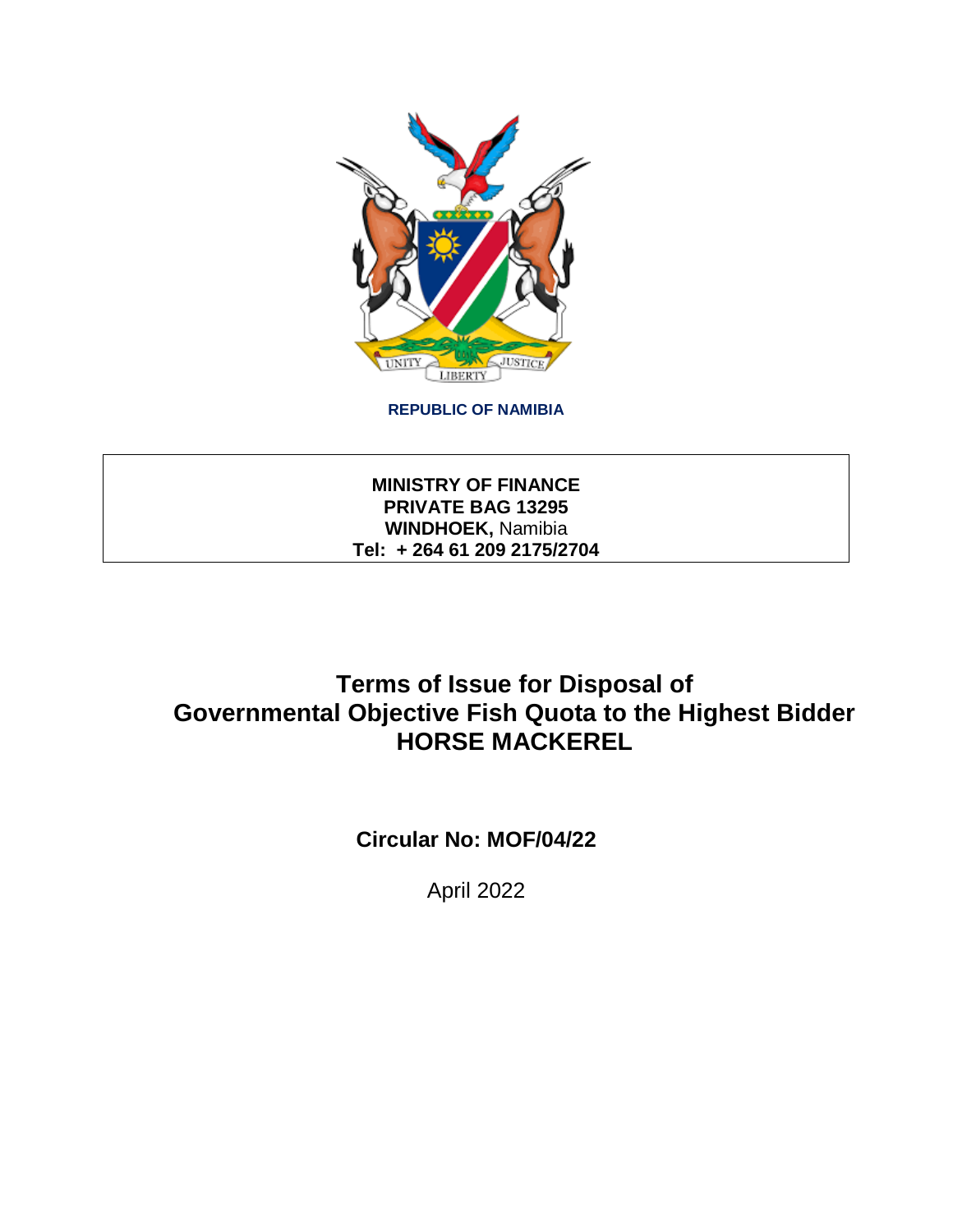### **PROSPECTUS FOR DISPOSAL OF GOVERNMENTAL OBJECTIVE FISH QUOTA TO THE HIGHEST BIDDER: AN ISSUE BY BID OF 11,090 METRIC TON (MT) OF HORSE MACKEREL**

### **REPUBLIC OF NAMIBIA (Issued under Section 3(3) of the Marine Resources Act, Act No 27 of 2000 as amended and secured upon the revenue and assets of the Republic of Namibia)**

 MINISTRY OF FINANCE PRIVATE BAG 13295 **WINDHOEK** 

DETAILS OF THE ISSUE:

**PURPOSE:** To raise revenue for Government expenditure.

# **TENDER CONDITIONS:**

The Ministry of Finance and Ministry of Fisheries and Marine Resources invites bidders for 11,090 MT **metric ton (MT) of Horse Mackerel** on the following conditions:

- a) Bids must be in multiples of 100 metric ton with a minimum price of **N\$3,000** per MT for **freezer fish** and **N\$750** per MT for **wet fish**. Bidding entities should quote a price to the nearest two decimal places.
- b) Bids are to be submitted in a sealed envelope and deposited in the bid box on the attached prescribed Bid Form at the Ministry of Finance, Windhoek by **10:00** on **29 April 2022** at the Head Office Building, Molkte Street, 5<sup>th</sup> floor, Room 5.23 or scanned and emailed to [fishquota.auction@mof.gov.na.](mailto:fishquota.auction@mof.gov.na)
- c) The Ministry of Finance shall not accept bids that are submitted after the deadline. Thus, Bidders must confirm telephonically whether or not their bids have been received on the following telephone number **+264 61 209 2175/2704** or email to**.** [info.fishquota@mof.gov.na](mailto:info.fishquota@mof.gov.na)

## **d) Bid Security Deposit**

(i) Each bidder shall furnish a Bid Security Deposit equal to the Reserve Price per MT multiplied by the Volume of MT applied for. The deposit is payable into the State Account: 165000 at the Bank of Namibia and the respective proof of payment for the bid security deposit should accompany the bid submission.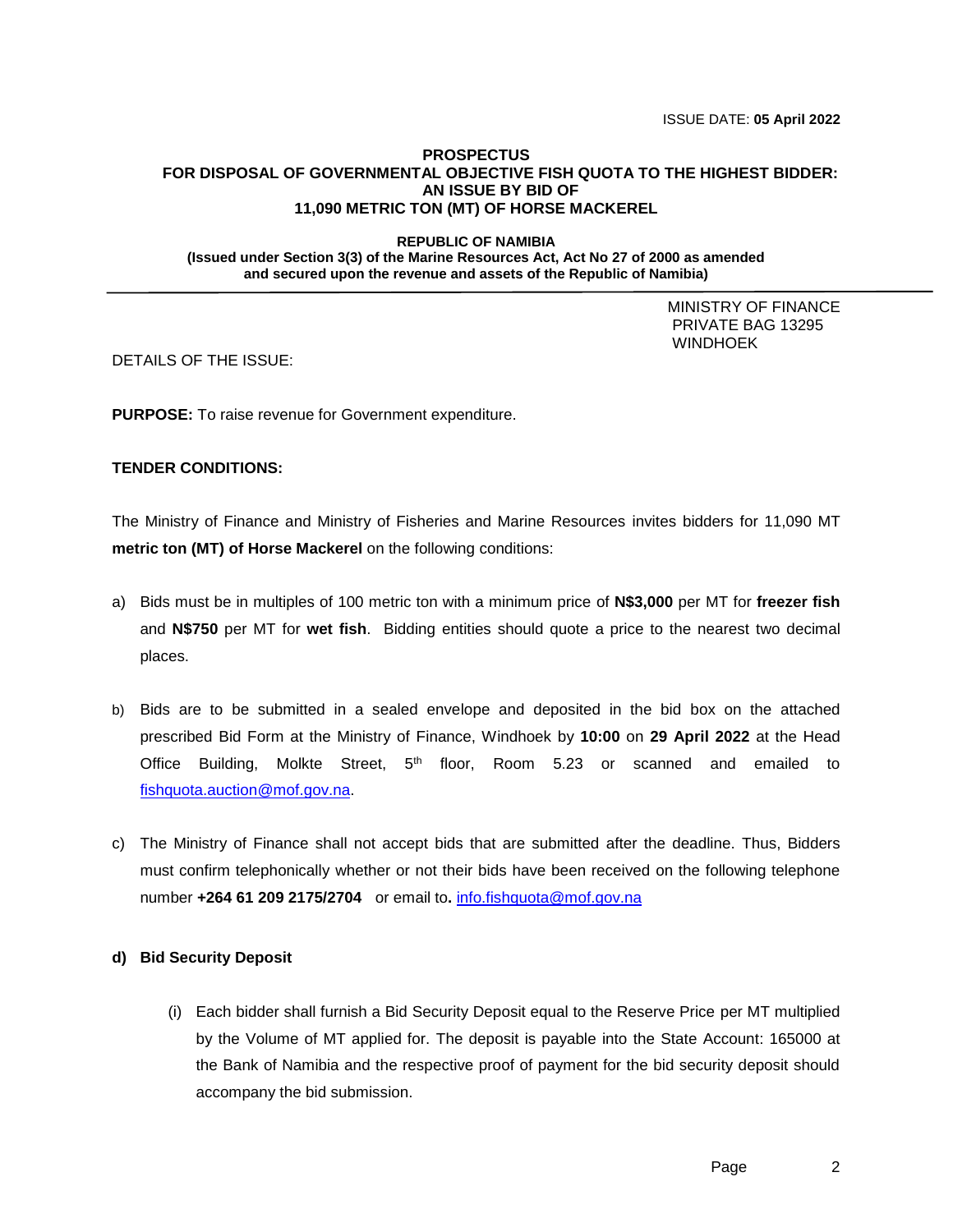- (ii) The bid security deposit is non-refundable for successful bidders and will be netted against the total amount payable for the quota awarded.
- (iii) For unsuccessful bidders, the bid security deposit will be refunded within 7 days, following the announcement of the auction results.

**OR**

# **e) Security Guarantee**

- (i) Each bidder shall furnish a Bank Guarantee equal to their Bid Price per MT multiplied by the Volume of MT applied for. The guarantee must be issued by a local banking institution licensed by the Bank of Namibia.
- (ii) The Bank Guarantee will serve as commitment to settle the amount payable once successful. The Government will call on the guarantee for the full amount payable for successful bidders.
- (iii) A Letter of Intent from a banking institution will not be accepted as a Security Guarantee.
- f) All bids without corresponding proof of payment for bid Security Deposit or a Bank Guarantee will be deemed unsuccessful.
- g) **ALLOTMENT** of the bids will be determined by the Ministry of Finance as soon as possible following the closure time of the auction. Quota will be allocated to the highest bidders at their bid-price, ascending from highest to lowest, until the full 11,090 MT have been allocated, or the reserve price has been reached.
- h) Bidders that submit bids below the lowest clearing price or the reserve price, will be deemed unsuccessful. Should there be multiple bidders at the lowest clearing price, these bidders will receive a pro-rata allocation.
- i) The Minister of Finance will not allot bids below the reserve price, nor allot the residual quotas through any other means should the reserve price not be met for the full 11,090 MT on offer.
- j) For bidders that opt for a Bid Security Deposit, the outstanding amount between the deposit and the bid amount, is payable by successful bidders into the State Account ACC 165000 at the Bank of Namibia not later than **10:00** on **13 May 2022**.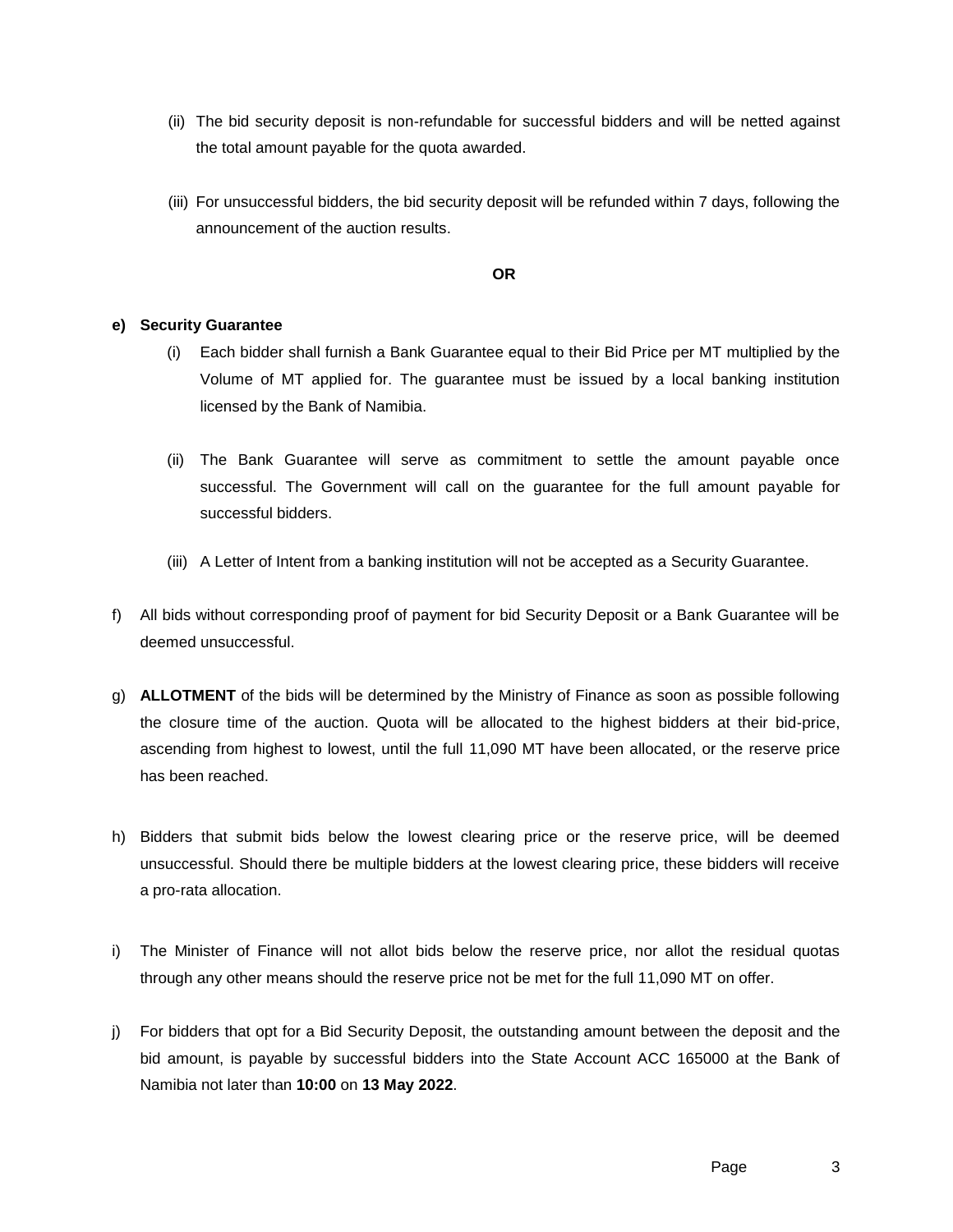- k) The full Auction Results will be announced by end of May 2022.
- l) Upon receipt of the full amount payable in respect of an accepted bid, a Letter of Award of the allotment for the quota amount in MT will be issued by the Minister of Fisheries and Marine Resources.
- m) The Minister of Fisheries and Marine Resources shall allocate the quota to the successful bidder after the submission of the Notification of Award from the Ministry of Finance together with the proof of payment.
- n) Successful bidders who fail to settle the amount payable as per the bid allotment will forfeit the bid security deposit advanced to participate in the auction or the bank will be liable for the amount on which they issued the bank guarantee.

# **GENERAL CONDITIONS OF ISSUE:**

- **1 Bid Authorisation:**
	- The bidding document shall be signed by an authorised person of a bidding entity.
	- In the event of a Joint Venture (JV); an agreement or letter of intent shall be signed by all parties involved in the JV. This could be an undertaking signed by all parties stating that:
		- (i) all parties shall be jointly and severally liable and,
		- (ii) nominating a representative who shall have the authority to conduct all business for and on behalf of any and all the parties of the JV during the bidding process.
- 2 The fishing quotas awarded under the bid may be tradable in the secondary market.
- 3 The Minister of Fisheries and Marine Resources will ensure that the terms and conditions applicable to the exploitation of marine resources, as indicated under 6 below, in terms of the Marine Resources Act, Act 27 of 2000 are complied with.

# **4 Statutory Requirements**

4.1 **Fishing period:** commences upon issuance of quota by the Minister of Fisheries and Marine Resources, and ends on 31 December 2022.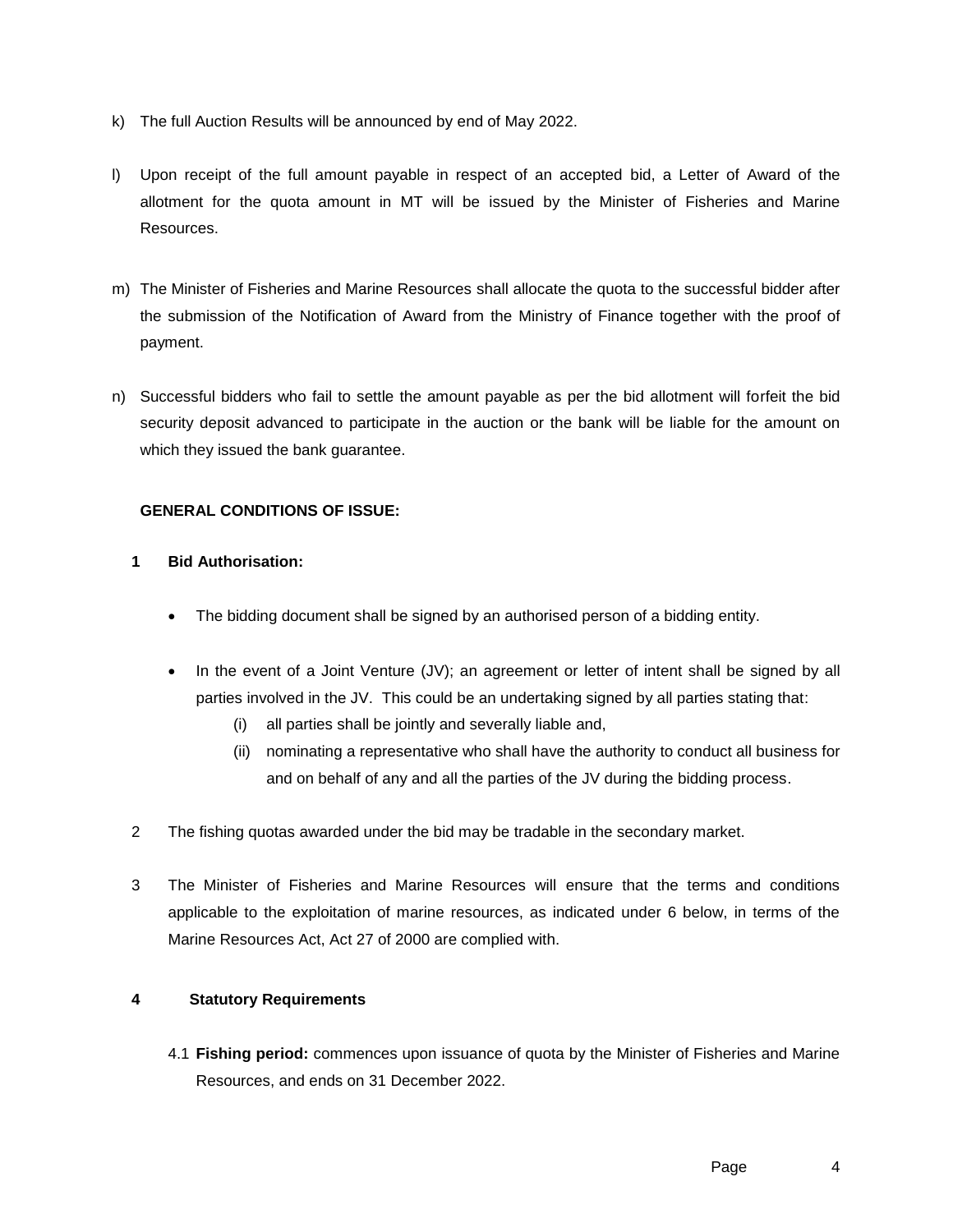- 4.2 The marine resources should be harvested by a fishing vessel licensed in accordance with section 40 of the Marine Resources Act, Act 27 of 2000 and in particular section 40 (3) which shall take into account the number of Namibian citizens operating in such a vessel which shall not be less than fifty five percent (55%). The Minister may also impose such further conditions as the Minister may determine.
- 4.3 The Minister reserves the right to allot more or less than the amount allocated to either wet or freezer but limited to the total allocated Governmental objective quota or reject any bids or make partial allotment in respect of bids at the highest bid price against which any bid receives an allocation.
- 4.4 The Minister of Fisheries and Marine Resources will designate the successful bidders to catch the awarded quota over the harvesting period. Thus, this Quota only apply to Governmental Objective Fish Quota allocated for 2022 fishing harvest period. There will be no refund or re-allocation of uncaught quota to the next fishing season. Entities are therefore encouraged to purchase quota considering the time left before the end of fishing season and the capacity to catch the quota.
- 4.5 The quota allocation to the highest bidder is subjected to the Government Notice No. 158 on the imposition of levies on marine resources and Government Notice No. 159 determination of quota fees: Marine Resources Act, 2000.
- 4.6 Fees are payable to the Fisheries Observer Agency at a rate determined at 0.9% on all catches.
- 4.7 Successful bidder(s) must comply with the provisions of the Marine Resources Act, 2000 and Regulations relating to the exploitation of marine resources, 2001.
- 4.8 Successful bidder(s) must comply with the provisions of the Income Tax Act and VAT Act.
- 5 Successful bidders will be required to abide to any other statutory requirements.
- 6 **NB:** Bids should be accompanied by a proof of payment of N\$1,000 administrative fee, nonrefundable.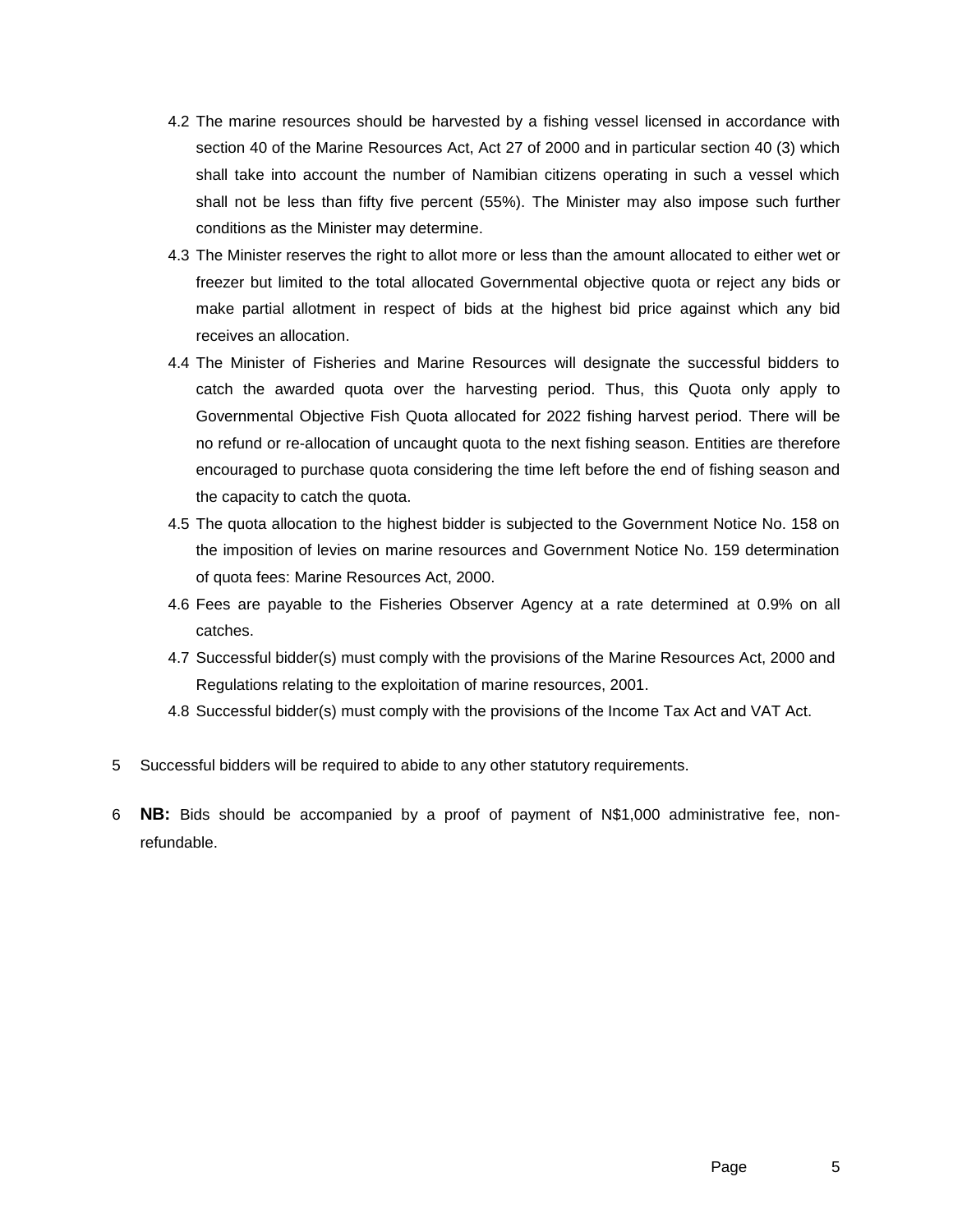

### **BID FORM**

### **BID FOR DISPOSAL OF GOVERNMENTAL OBJECTIVE FISH QUOTA TO THE HIGHEST BIDDER: AN ISSUE BY BID OF 11,090 METRIC TON (MT) OF HORSE MACKEREL**

### **DATE: 05 April 2022**

#### **MINISTRY OF FINANCE PRIVATE BAG 13295 WINDHOEK**

### **COMPLETE IN BLOCK LETTERS OR TYPE**

| וב     |  |
|--------|--|
| reezer |  |

|  |  |  |  |  | Fish Quota, or for any lesser MT that may be allotted, for which I/we offer a price of |  |  |  |  |
|--|--|--|--|--|----------------------------------------------------------------------------------------|--|--|--|--|
|  |  |  |  |  |                                                                                        |  |  |  |  |
|  |  |  |  |  |                                                                                        |  |  |  |  |

In the event of my/our bid being accepted I/we agree to pay the amount due in conformity with the terms of the Prospectus.

**The Deposit** shall be made to State Account ACC 165000 at the Bank of Namibia on **or before 29 April 2022** not later than **10:00.** 

**The final settlement amount** shall be made to State Account ACC 165000 at the Bank of Namibia on **or before 13 May 2022** not later than **10:00.**

In the case of joint venture and partnerships the bid form must be signed by all the bidders and/or all the partners.

When the Bid form is signed under power of attorney, the original power of attorney must be lodged with the bid form at the Ministry of Finance for noting.

All alterations on the bid form, other than the deletion of alternatives, must be authenticated by the bidder's full signature.

Award to be made in the name(s) of the following:

| Full name and Title |  |
|---------------------|--|
| Postal Address      |  |
| Email Address       |  |